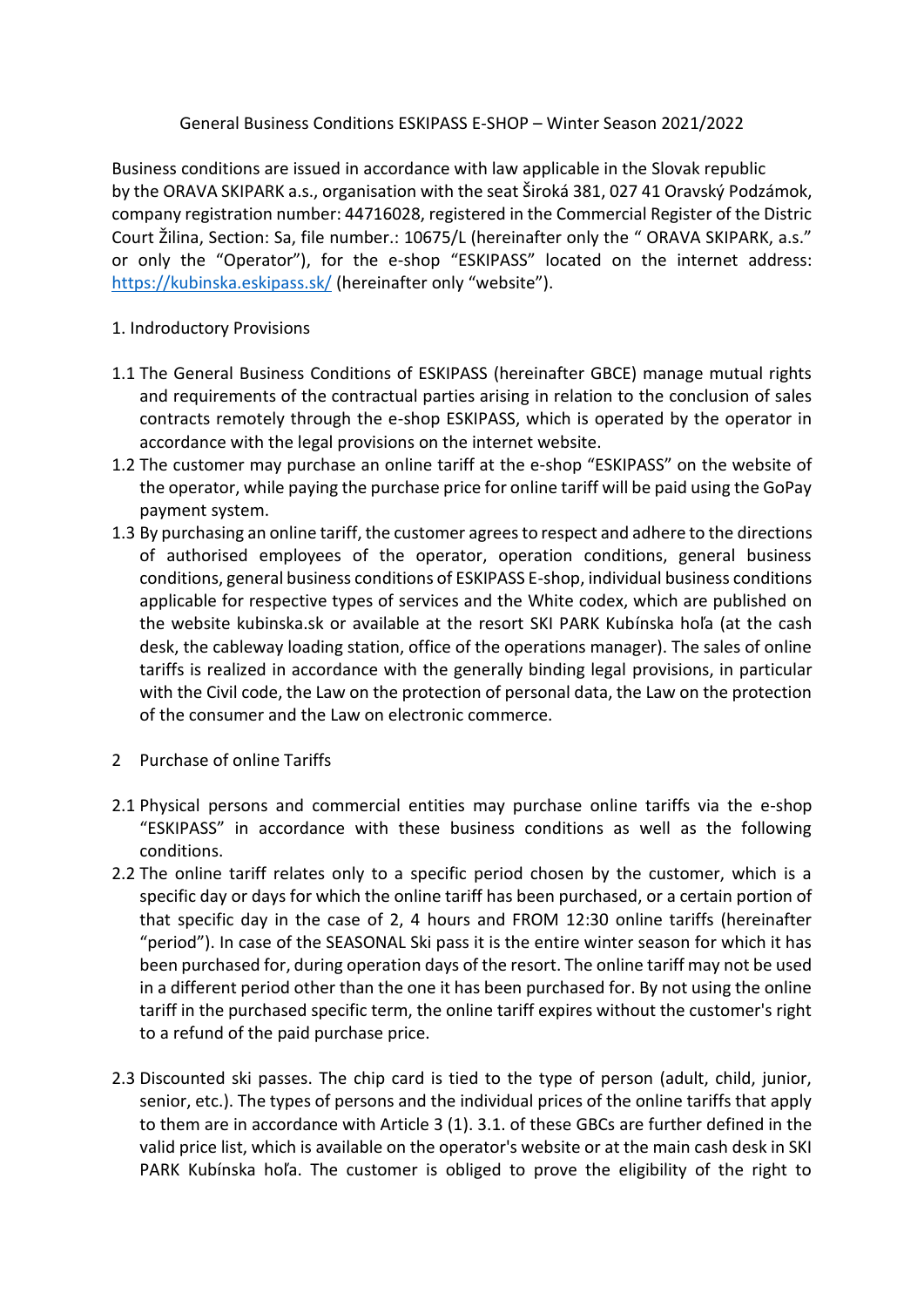discounted prices of online tariffs for certain types of persons (adult, child, junior, senior, ISIC, ITIC, EURO <26) at any time at the request of the operator by submitting a valid document that authorize the elegibility for the categories of these types of persons as follows (identity card, health card of the insured, or other identity document proving the age of the person, ISIC, ISIC, ITIC, EURO <26). If the customer does not prove to the operator the right to the discounted price of the online tariff during the inspection, the operator is entitled to exclude the customer from the transport without the right to a refund of the purchase price of the online tariff (block the card). To claim the purchase of a ski pass via the ESKIPASS e-shop (online) by registration, the customer is obliged to state the correct date of birth of the person for whom he is buying the ski pass, and will be automatically assigned an age category. When purchasing through the ESKIPASS e-shop without registration, the customer is obliged to choose the correct age category. Eligibility for the discounted price when purchasing through the ESKIPASS e-shop:

- 2.3.1 Children older than 6 years of age until the day preceding the day of reaching the age of 13 are entitled to the "Children" ski pass.
- 2.3.2 A person over 60 years of age is entitled to the "Senior" ski pass.
- 2.3.3 Persons older than 13 years of age until the day preceding the day of reaching the age of 19 are entitled to the "Junior" ski pass.
- 2.3.4 ISIC, ITIC, EURO <26 cardholders. To claim, the customer is obliged to make a purchase by registering together with entering the ISIC, ITIC, EURO <26 card number. These can only be used to purchase one ski pass for one person - the card holder!

# 2.4 Types of ski passes:

2.4.1 The 1 DAY Ski pass is valid for one day during the operating hours of the resort.

2.4.2 Time ski passes 2 and 4 HOURS are valid only for the day for which they were purchased, the time runs from the first passage through the turnstile until the end of the time for which it was purchased or the end of operating hours at the center on that day.

2.4.3 Time ski pass 2 HOURS "CHILDREN'S LIFT" is valid for 2 hours per day which was purchased in accordance with point 7.2.2, but only on the lifts marked on the map as H and J!

2.4.4 The afternoon ski pass FROM 12:30 is valid from 12:30 on the day of its purchase until the end of the resort's opening hours.

2.4.5 Multi-day Ski Passes 2,3,4,5,6 and 7 DAYS are valid from the day on which they were purchased, for the number of consecutive days depending on the type of multi-day Ski Pass purchased by the customer.

2.4.6 Ski pass 3 of 5 DAYS is valid for any 3 days out of 5, from the date of the first day on which it was purchased. The 5 out of 7 DAYS ski pass is valid for any 5 days out of 7 days from the date of the first day on which it was purchased.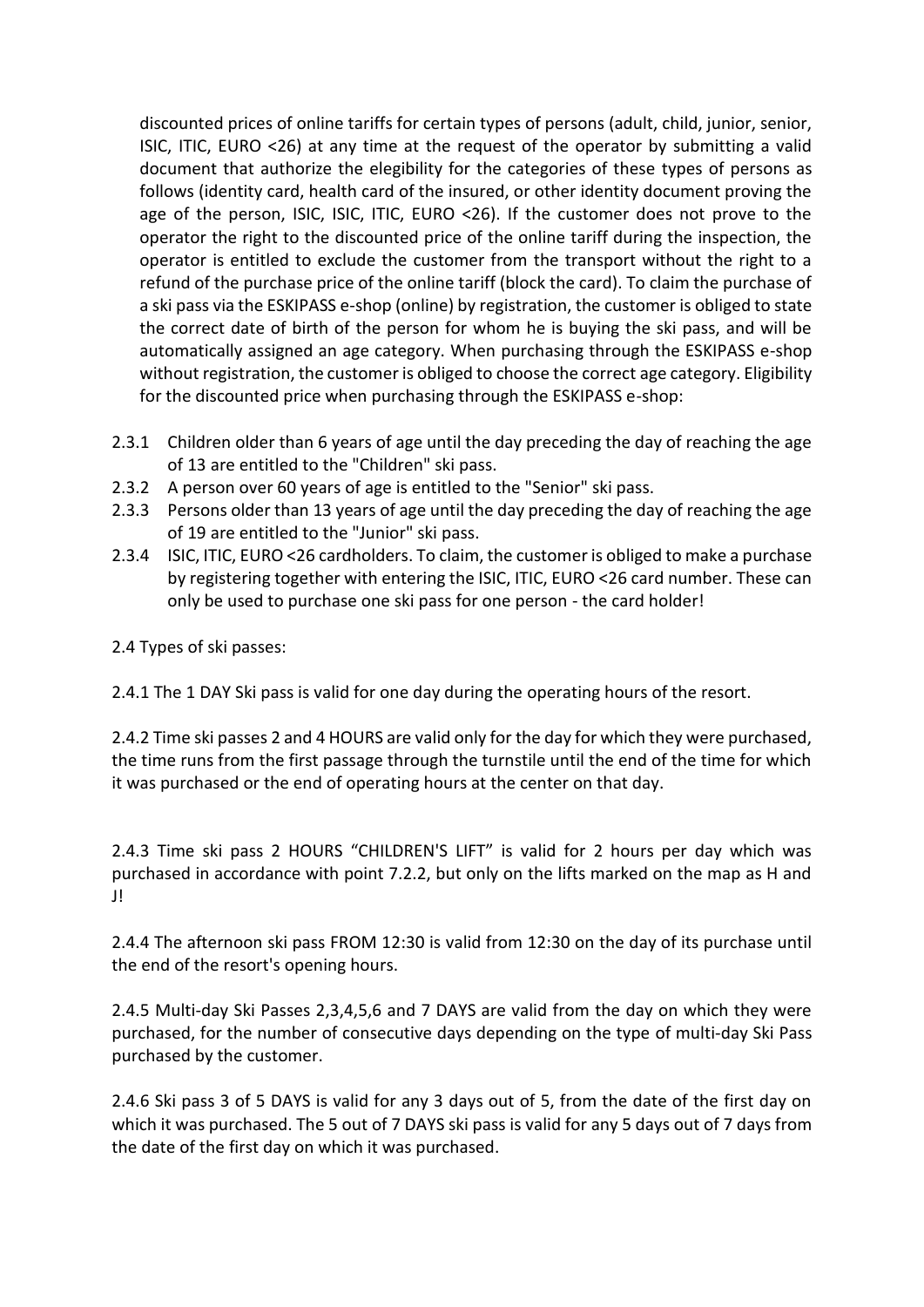2.4.7 THE SEASONAL SKIPASS is issued in the name and entitles the ski pass holder to use the services of the ski resort on all transport facilities during the entire winter season 2021/2022. When purchasing a seasonal ski pass through the ESKIPASS e-shop, the customer is obliged to register, fill in true personal data and upload a current photo. This data is used only for the purpose of proving whether the Ski Pass is used by the person listed on the Ski Pass and in the system as the owner. SEASONAL SKIPASS used by a person other than the owner listed at the time of purchase will be blocked without the right to a refund! In the event that or an authorized employee finds out during the inspection that some of the data is out of date especially a photograph but also others, he has the right to block the Ski Pass until the data is updated at the cash desk in the center.

2.5 The purchase of ski passes can be made by the customer using the online store "ESKIPASS e-shop" accessible via the website kubinska.sk, where they will see the options for selecting online tariffs. The customer can make the purchase without registration or with registration. Registration is required to purchase a seasonal ski pass or discounted ski passes using ISIC, ITIC and EURO26 cards!

PURCHASE WITHOUT REGISTRATION - the customer is obliged to fill in the displayed electronic form and enter all required information regarding the Ski Pass Tariff: type of person (adult, child, junior, senior), number of individual persons, correct date of arrival at the resort and type of ski pass. Pressing the selected ski pass gives you two options to choose from:

1. If you do not have a chip card, he chooses the option "New chip card" and a voucher with a QR code will be sent to your e-mail, with which you will pick up the ski passes in the PICKUP BOX vending machine in the SKI PARK Kubínska hoľa center in the middle of the cash register. When purchasing each ski pass with a voucher, the price of the card will be charged to the price of  $E$  2.

2. I already have the card and I want to enter the code - if the customer is the owner of the ski pass carrier - of a valid chip card purchased in SKI PARK Kubínska hoľa, the purchase of the ski pass will be made by entering the WTP number, which is listed on the back of the chip card. After payment, the ski pass will be activated by the first passage through the turnstile. After opening the basket, the customer should check the correctness of the ski pass tariff, date of arrival at the resort, type of person, WTP ski pass number and total price. If everything is correct, press the "Complete order" button. Here you are obliged to fill in all the required contact details, which are used for the proper processing of the order and sending the order, if you are a legal entity and want to issue an invoice, you will also enter those (more point 3.5). After filling it in, the customer chooses the type of payment method and ticks the agreement with these terms and conditions and the consent to the processing of personal data. Then confirm your order by pressing the "Send order" button. Binding order confirmation is also considered a conclusion of the purchase contract. Subsequently, the customer will be redirected to the GoPay payment portal, where the customer will see the total purchase price, which the customer is obliged to pay. The stated purchase price is the final price, i. j. including all taxes and fees. The customer completes the purchase by clicking on the "PAY" button with the final amount. By concluding the purchase contract, the customer confirms that they have read these terms and conditions and agrees with them.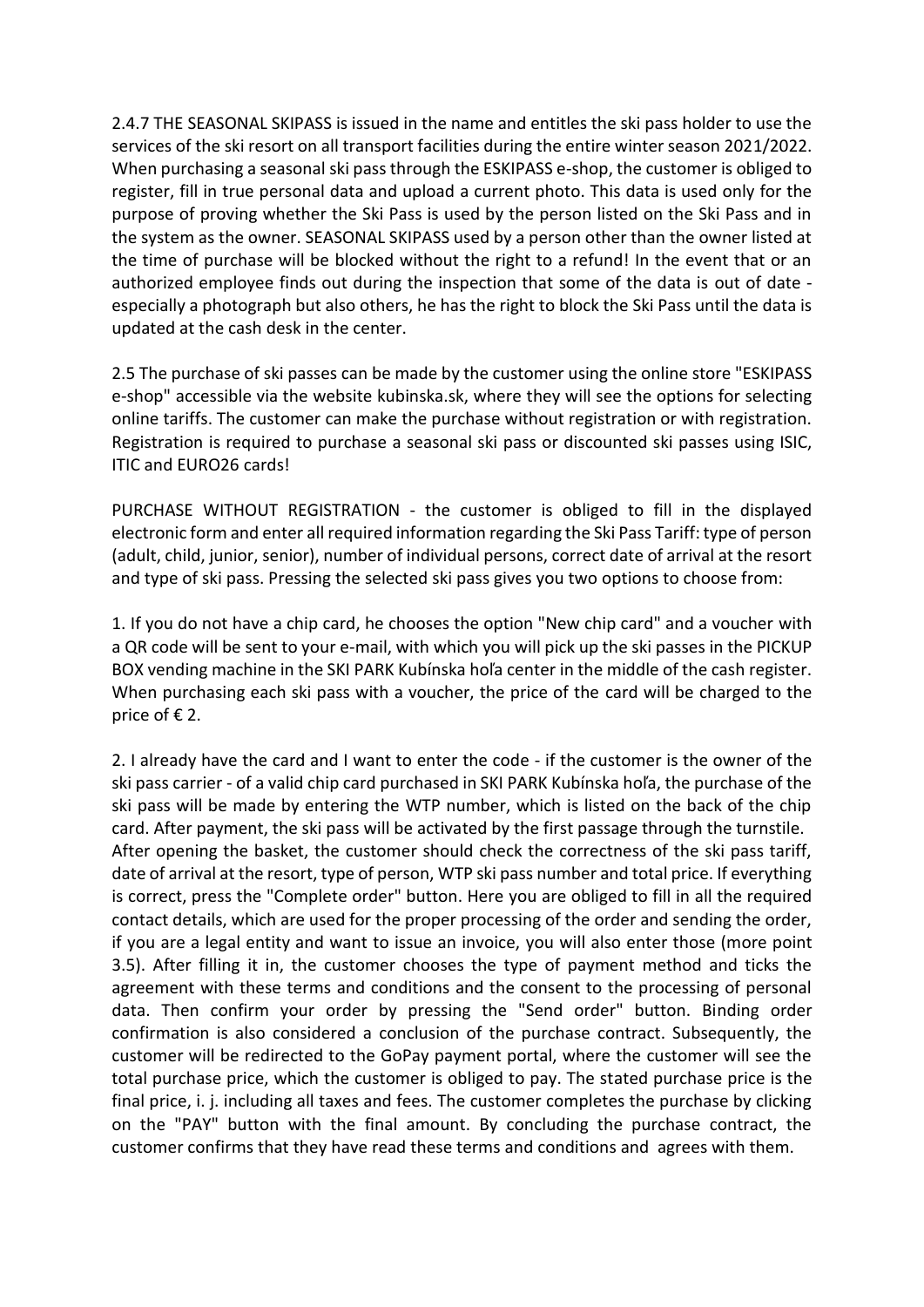PURCHASE WITH REGISTRATION. The customer also has the option of purchasing in the form of registration and subsequent login to his/her account. He/she can register directly after entering the login name, password and confirmation of the activation email. He/she also has the ability to register and log in using a Facebook or Google account. After registration, he/she can buy ski passes in his/her own name, or he/she can add other people in the "My Cards" section for whom he/she wants to buy ski passes. All data must be filled in correctly, especially the name, surname and age, because on the basis of this data he will then be assigned the age category of the ski pass and thus the price. The purchase itself is made by selecting the person's name, the date of arrival at the resort and the type of ski pass. Pressing the selected ski pass gives you two options to choose from:

1. If he/she does not yet have a chip card, he/she chooses the option "New chip card" and a voucher with a QR code will be sent to his/her e-mail, with which he/she will pick up the ski passes in the PICKUP BOX vending machine in the SKI PARK Kubínska hoľa center in the middle of the cash register. When purchasing each ski pass with a voucher, the price of the card will be charged to the price of  $\epsilon$  2.

2. If the customer is the owner of a ski pass carrier – he/she has a valid chip card purchased in SKI PARK Kubínska hoľa and buys ski passes in his account for the first time, he/she chooses the option "I already have a card and I want to enter a code". is indicated on the back of the smart card. After payment, the ski pass will be activated by the first passage through the turnstile.

3. Card from a previous purchase - with the next purchase, this option, together with the WTP card number, will be automatically offered to you in your name. Remember that you can upload a maximum of 1 tariff to 1 card, buy another only after the current one expires.

After opening the basket, the customer can check the accuracy of the data, especially the name and surname of the ski pass owner in combination with the correct type of ski pass and the date of arrival at the resort, the total price and complete the order. If the customer is a legal entity and wants to issue an invoice, he/she will also enter those details (see point 3.5). After filling them in, the customer chooses the type of payment method and confirms his/her order by pressing the "Send order" button. A binding order confirmation is also considered a conclusion of the purchase contract. Subsequently, the customer will be redirected to the GoPay payment portal, where the customer will see the total purchase price, which the customer is obliged to pay. The stated purchase price is the final price, i. j. including all taxes and fees. The customer completes the purchase by clicking on the "PAY" button with the final amount. By concluding the purchase contract, the customer confirms that he/she has read these terms and conditions and agrees with them. All consents regarding business conditions, sending advertising messages, etc. can be found in my account in the My Consents section. You can also manage your account, view orders, view mileage statistics, add people, change your profile and settings, or cancel it.

The operator issues chip cards with a WTP number at his cash desks against the payment of a refundable deposit of  $\epsilon$  2. We do not send chip cards by post.

Only one online tariff can be activated per chip card. Another online tariff must be purchased (activated) only after the previous online tariff has been used up!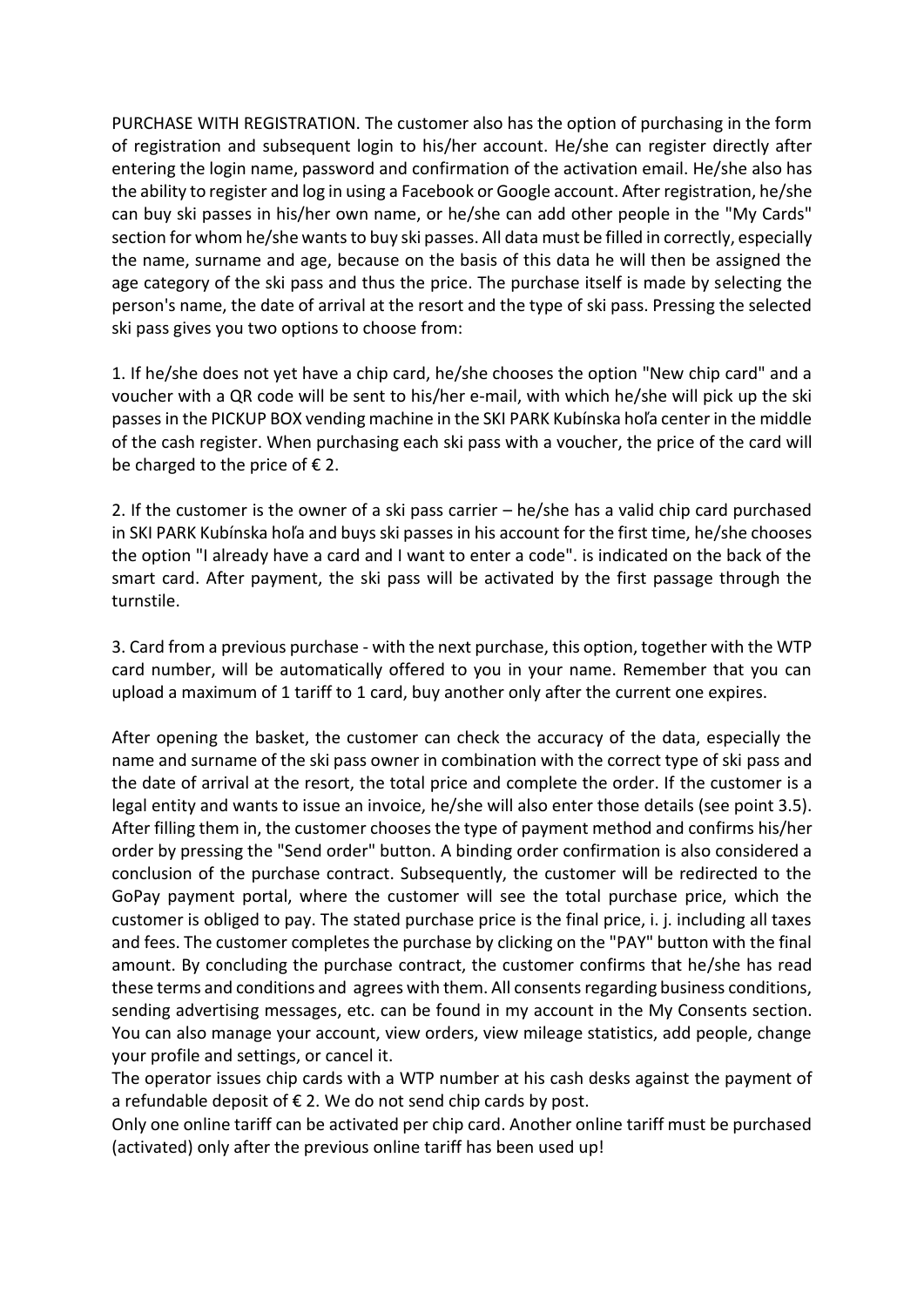2.6. A detailed description and instructions on how to complete the transaction and how to proceed with the purchase, including information required by law for customers, are available on the operator's website at kubinska.sk in the "ESKIPASS" section. The customer is obliged to follow the instructions provided on the operator's website when using this service.

2.7. The use of the chip card and online tariffs are governed by the current GBC and the operating rules of the SKI PARK Kubínska hoľa, which is available at the cash desk on Kubínská hola, as well as on the operator's website.

2.8. The purchased online tariff will be activated during the first passage through any turnstile in the SKI PARK Kubínska hoľa resort.

2.9. The chip card serves as a travel document only after activating the online tariff in accordance with Art. 2, par. 2.8. these terms and conditions. Until this moment, the chip card does not entitle its holder to ride.

2.10. All ski passes or tickets are non-transferable. Ski passes issued in the name of the holder (seasonal ski passes) are non-transferable from the moment of purchase. The holder of these ski passes is obliged to enter his/her name and surname, date of birth and upload a photo to the menu in the profile when purchasing. This data is only used to prove whether the ski pass is used by the person listed on the ski pass and in the system as the owner. Other ski passes or tickets become non-transferable at the moment of the first pass through the reading device (turnstile). Every passage of all customers with a valid ski pass (ticket) through the turnstile is a photograph of the customer, which is used for evidence purposes. By purchasing a ski pass, the customer consents to the use of a personal photograph for control purposes, as well as its storage in the control system for the period of validity of the ski pass. For transport, use only ski passes purchased at the official sales points of the resort, exclusively for yourself. Ski passes received or purchased from other persons are invalid and visitors will be BLOCKED when trying to use them without a refund! The visitor is obliged to prove a valid ski pass / ticket in case of an invitation from an authorized employee of the ski resort. If the employee finds out that the client is riding on an invalid or unjustifiably discounted ski pass / ticket, this will also be BLOCKED without the right to a refund (see point 6.12).

# 3. Price

3.1. The purchase prices of online tariffs are valid according to the current valid ESKIPASS price list for the given season, which is published on the operator's website or at the box offices in SKI PARK Kubínska hoľa. The ski resort reserves the right to change the tariffs (prices) of transport ski passes / tickets.

3.2. When purchasing online tariffs, it is not possible to apply any additional discounts, the customer is charged the full price according to the current valid price list ESKIPASS published on the operator's website or directly at the cash desk. It is not possible to combine discounts with other discounts.

3.3. Payment for the selected online tariff (hereinafter also referred to as "payment of the purchase price") takes place via the GoPay payment system, to which the customer is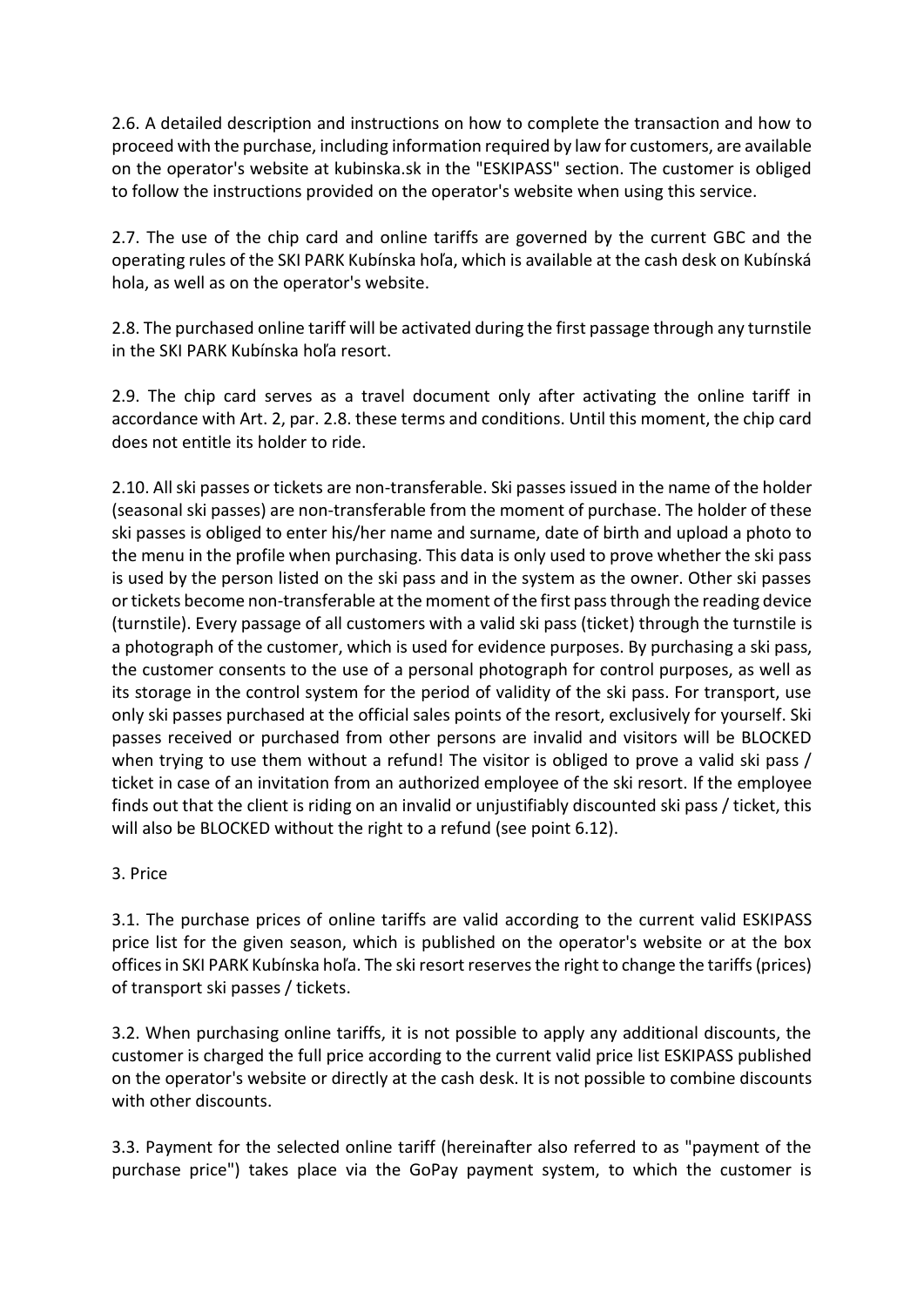redirected after confirming the online tariff order and pressing the "PAY" button. After successful payment of the ordered online tariff, a confirmation e-mail is sent to the customer to the e-mail address specified in the order, which serves as a confirmation of payment (hereinafter "confirmation e-mail") and contains data in accordance with § 16 of the Consumer Protection Act. Orders are considered binding at the time of their confirmation by the ORAVA SKIPARK a.s. confirmation email. The payment in the GoPay payment system is confirmed and certified by this confirmation e-mail sent to the customer at the e-mail address specified in the order. The purchase price is paid by crediting it to the operator's account specified in the confirmation e-mails. If, during the process of payment of the purchase price via the GoPay system, the amount representing the purchase price of the online tariff was debited from the relevant bank account of the customer without a subsequent confirmation e-mail or if a similar technical error occurred, as a result of the amount representing the purchase price the price of the online tariff has been debited from the customer's account, without the purchase price being paid, the customer is obliged to file this complaint exclusively at the bank that issued the card through which the unrealized transaction took place. Complaints lodged with the operator will not be taken into account.

3.4. Purchases via the GoPay payment system can be made at any time, the system is functional continuously, except for technological breaks. The operator's customers will be informed on the website of the operator about the planned technological breaks of the system and the resulting impossibility to make payments in this time period without undue delay.

3.5. If you are a legal entity and require the sending of a tax document (invoice), check "I want to issue an invoice" and please fill in your billing information correctly. Following their delivery to our e-mail address, an invoice will be issued and sent to the e-mail address you entered within 14 days. The tax document will be issued only for a duly completed and then paid order, which will also be confirmed from the GoPay system. The customer (legal entity) agrees to the use of electronic invoices in accordance with the VAT Act as amended, in particular in accordance with § 71 (1) letter b) of Act 222/2004 Coll. as amended. The electronic invoice will be sent from the address eskipass@kubinska.sk to the e-mail address specified in the order. Invoices do not have to be signed with an electronic signature.

4. Withdrawal from the contract

4.1. Withdrawal from the contract is governed by the relevant provisions of Act no. 40/1964 Coll. Of the Civil Code, Act no. 250/2007 Coll. on consumer protection and other generally binding legal regulations of the Slovak Republic.

4.2. Withdrawal from the contract (contract for the carriage of passengers, which governs the relationship between the customer and the operator) is not covered by Art. Act no. 102/2014 Coll. on withdrawal from the contract, as the application of this Act in the part of withdrawal from the contract is in accordance with Art. § 1 par. 4 of Act no. 102/2014 Coll. excluded from the contract of carriage of passengers.

4.3. Adverse weather is not a reason to withdraw from the contract.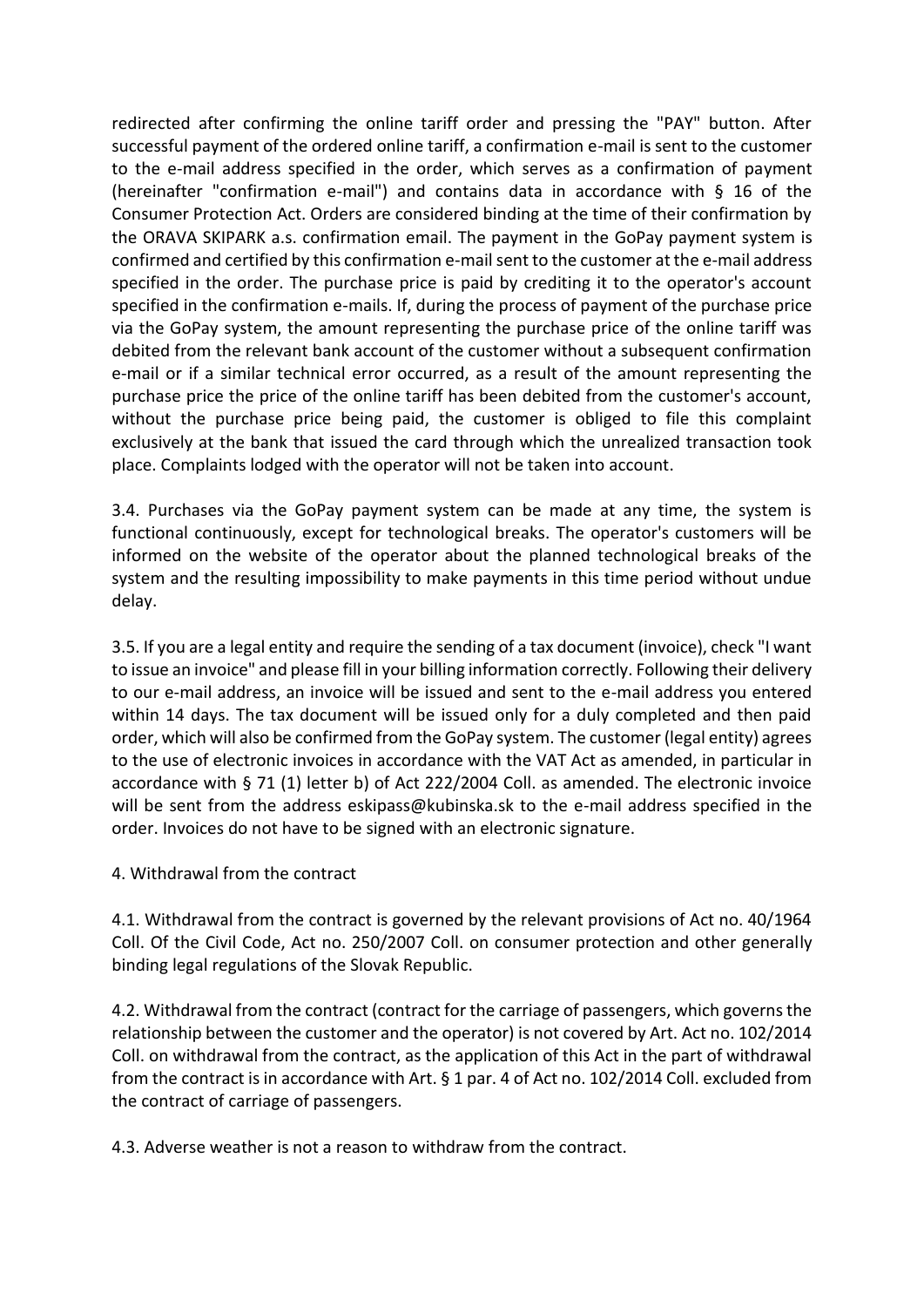4.4 A positive result of the RT-PCR test or antigen test is not a reason to withdraw from the contract of carriage, or - to return the money. We recommend purchasing ski passes only after passing and confirming a negative test result.

4.5 For possible withdrawal withdrawal from the contract for reasons other than those provided by law, you can use the following form: Withdrawals from the purchase contract, in which it is necessary to fill in the minimum information marked "\*" - asterisk (http://www.nakupujbezpecne.sk/docs/ form / odstupenie% 20od% 20zmluvy.pdf). The request must be sent immediately upon discovery of the error, but no later than within 14 days of the purchase of the ski pass (ticket). We will comment on the application within the legal period.

### 5. Complaints procedure

5.1 In the event that the delivered service (hereinafter referred to as the "eskipass") contains defects (ie does not contain the ordered services, is damaged, etc.), the customer is obliged to make claims for errors (complaints) without undue delay as follows:

- after finding out the reasons for making a complaint, i.e. the day on which the service was not provided in the agreed or normal scope, quality, quantity and date, otherwise the right to make a complaint expires,

- in person, depending on the claimed service, at the box office in the SKI PARK Kubínska hoľa complex or at the e-mail address [eskipass@kubinska.sk](mailto:eskipass@kubinska.sk)

- the customer is also obliged to specify exactly what the claimed defect is and at the same time state the time period, the time when or during which the defect occurred

5.2 Additional errors found will not be accepted. ORAVA SKIPARK a.s. after reviewing the complaint, decides on the method of handling the complaint within 30 days from the date of the submitted complaint. When handling a complaint, the customer is obliged to provide documents related to the purchase of the service and other necessary cooperation requested by ORAVA SKIPARK a.s .. Within the period for handling the complaint

6. Rules of personal data protection

6.1 The processing of personal data on this website is in accordance with the General Business Conditions (hereinafter referred to as "GBC"). Customers' personal data are processed in a way that does not conflict with the principles and requirements of REGULATION (EU) 2016/679 OF THE EUROPEAN PARLIAMENT AND OF THE COUNCIL of 27 April 2016 on the protection of individuals with regard to the processing of personal data and on the free movement of such data. 18/2018 Coll. on the protection of personal data.

6.2 The purpose of personal data processing is the implementation of the operation of the website and marketing activities of the operator on the basis of legitimate interest. The legal basis for the processing of personal data is thus Article 6 (2) (a). b) and f) GDPR, and for its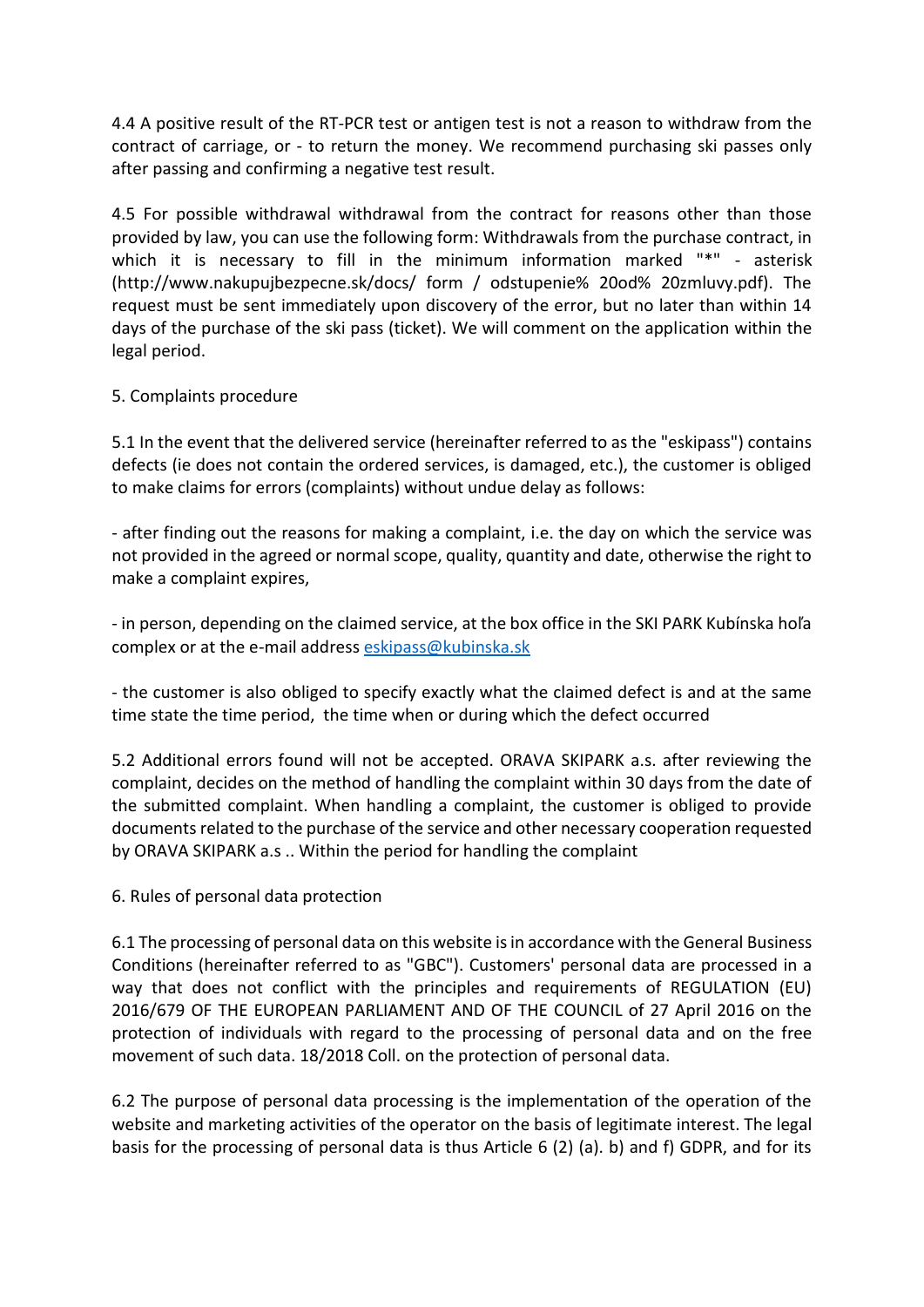fulfillment it is necessary to obtain and process personal data to the minimum necessary and also possible extent.

6.3 We store personal data of customers related to the delivery of goods and services for the time necessary to meet the registration obligations arising from special regulations (eg relevant legislation governing accounting obligations, etc.). By purchasing a ski pass, the customer acknowledges the use of his/her photograph for control purposes, as well as its storage in the control system for the period of validity of the ski pass. The purpose of processing is the legitimate interest of the operator in accordance with §13 par. 1 letter f / a § 16 par. 2 letter b / of the Act, where the record of the monitored environment can be used in the areas of:

- prevention of crime and offenses in the monitored environment

- possibility of documenting the damage to health (documenting the accident)

- provision of evidence to the Police Force in accordance with the Criminal Procedure Code (documentation of the damage)

6.4 The customer, as the data subject, has the right to information and access to his/her personal data, the right to correct them, as well as the right to delete, the right to object or restrict processing and the right to contact the personal data protection supervisory authority at any time. The right of each person concerned is also the right to lodge a complaint with the supervisory body, which is the Office for Personal Data Protection of the Slovak Republic.

6.5 It is our goal to collect and process personal data of customers to the smallest possible extent. However, securing the delivery of goods and services is not possible without the processing of personal data. The provision of a minimum range of data is therefore a requirement necessary for the conclusion of a contractual relationship.

6.6 It is in our legitimate interest to know how our visitors use our website and e-shop in order to improve the possibilities and convenience of their visit and use as well as the possibility of implementing marketing communication. To this end, we also use, as far as possible, thirdparty tools that allow us to do so. This is especially Google Tag Manager. IP addresses and cookies help us in this. You can delete cookies at any time in your browser settings.

6.7 If, when creating an order in the e-shop, the customer has agreed to the processing of personal data for marketing purposes, we do so by sending e-mail messages (e.g. newsletter or offer of similar goods and services) to the contact e-mail address. The customer may revoke his/her consent at any time by sending an Appeal with the processing of personal data (newsletter, or offers of similar goods and services), and we immediately block or liquidate these and we will no longer use the personal data provided by you for marketing purposes.

6.8 The Operator, ORAVA SKIPARK a.s, protects the provided personal data against unauthorized use and does not perform any operations by which it would publish the provided personal data or in any way make it available to unauthorized persons. The Operator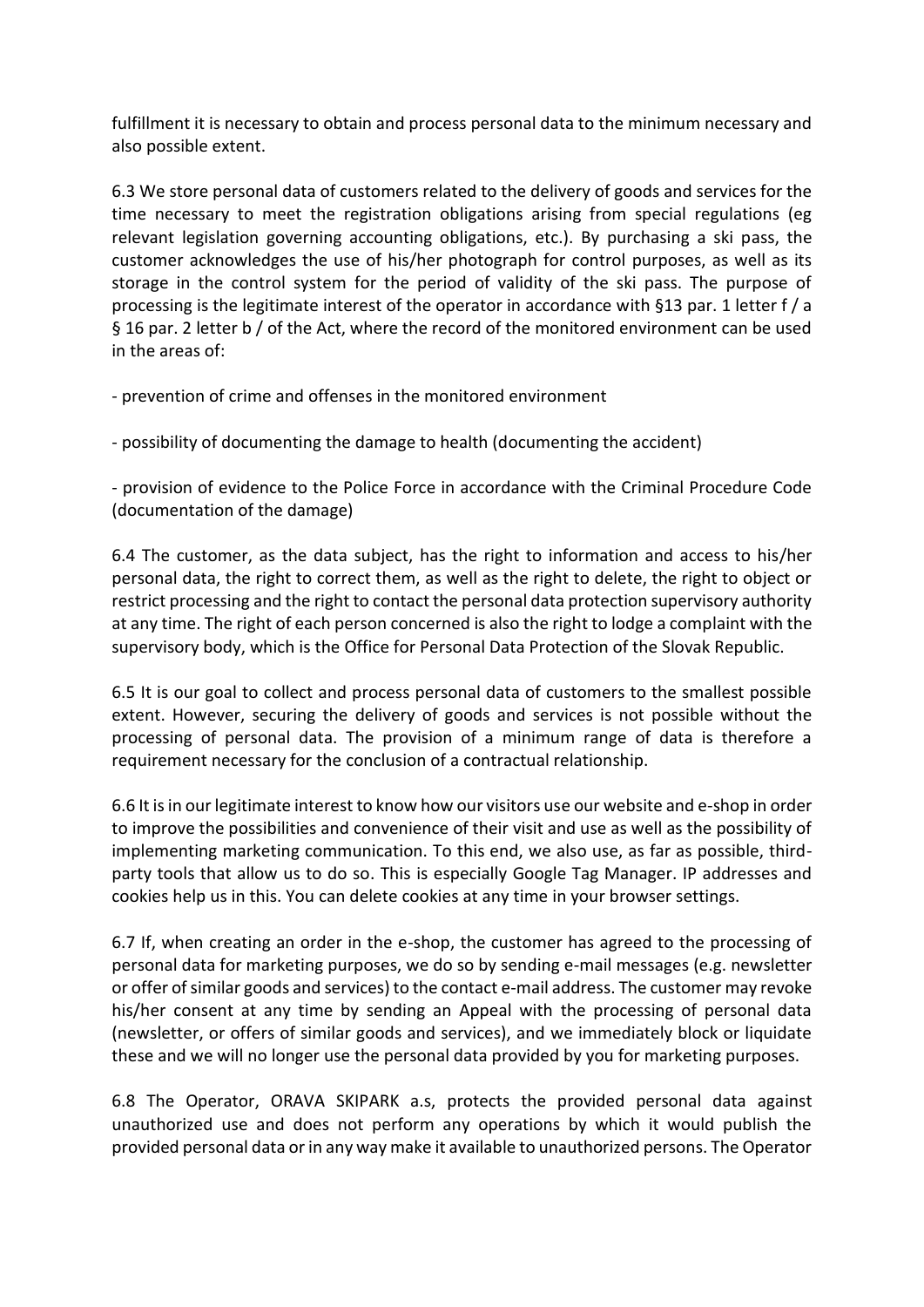undertakes not to provide the obtained personal data to any third parties or to any other recipients, except in cases justified by law.

6.9 The Operator ORAVA SKIPARK as, in accordance with the legal regulations of the Slovak Republic, performs all measures and operations for the processing of personal data so that the data subjects are properly and timely informed of their rights under the Slovak legislation, but also on the basis of European legislation and binding international treaties and conventions. In case of receipt of a justified request of the person concerned, the operator shall process this request within 30 days from the date of delivery of the request.

6.10 The data subject has the right, in particular on the basis of a written request addressed to the controller, to request information on whether or not his personal data are processed in the operator's information systems, from what source his personal data were obtained, information on the scope or list of processed personal data, or the destruction of their incomplete, incorrect or out-of-date personal data, the destruction of personal data whose purpose of processing has already passed or which are the subject of unauthorized processing.

6.11 The data subject has the right to object to the processing of personal data for purposes other than those for which the personal data were lawfully provided and against the processing of personal data that could unjustifiably and reasonably interfere with his/her rights and legally protected interests, if this objection is justified. The Operator is obliged to block and destroy such personal data without undue delay as soon as circumstances allow.

6.12 By purchasing a ski pass or ticket, the customer undertakes to follow the instructions of the authorized employees of the operator, the Conditions of Carriage, the General Business Conditions, the ESKIPASS E-shop Terms and Conditions, special terms and conditions valid for individual types of services and the White Code available at SKI PARK Kubínska hoľa (cash desk, cable car boarding, office of the head of operations). The company ORAVA SKIPARK a.s is entitled to devalue (block) the Ski Pass or the Ticket and thus prevent the customer from using the services in the ski resort SKI PARK Kubínska hoľa operated by the company ORAVA SKIPARK a.s. if it is found that the ski pass or ticket is used by a person who is not authorized to use it. For ski passes issued in the name of a person who is not listed as the holder of the ski pass or and is not displayed in the contactless chip card (i.e. the name and photo in the ski pass do not match the identification data of the inspected person on the identity card and operator's monitor), a person who did not use a ski pass or ticket during the first pass through the reading device (turnstile). If a seasonal ski pass is purchased, the system records and displays three records on the turnstile operator's monitor: 1.) a photo of the person when buying the ski pass, 2.) a photo of the person during the first passage through the turnstile, 3.) a photo of the person at subsequent crossings. In the case of purchasing a daily or time ski pass, the system records and displays two records on the operator's monitor: 1.) a photograph of the person during the first passage through the turnstile, 2.) a photograph of the person at subsequent crossings. These photographs are for demonstration purposes only. Special categories of personal data are processed. There is no profiling or monitoring of the persons concerned, no monitoring of the environment in which natural persons occur. Personal data is processed at regular intervals - in a continuous data flow and stored for 15 days (in case of blocking for evidentiary purposes), then they are overwritten with new data or are